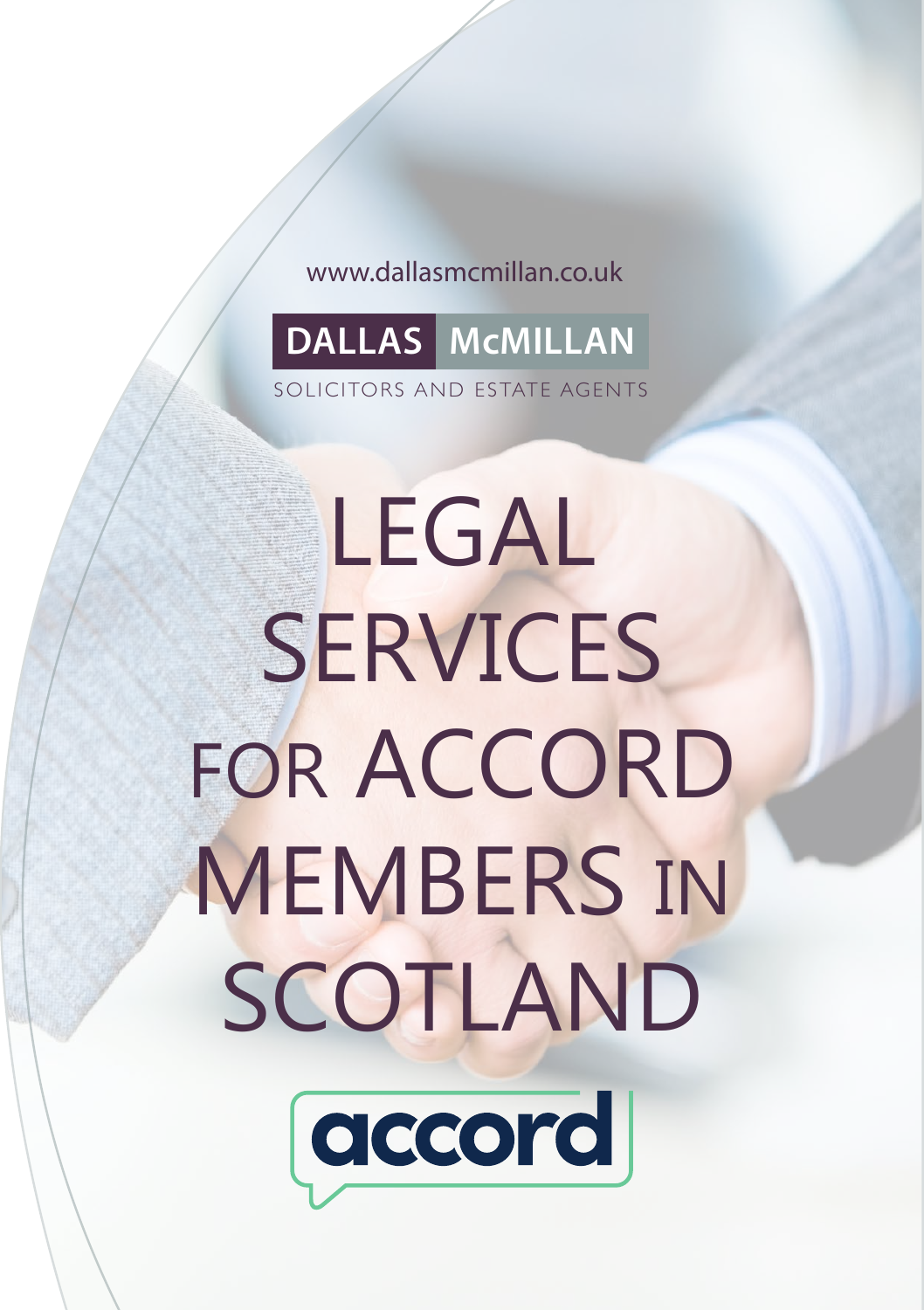At Accord we're delighted to offer specialist legal services to all our members and their families in Scotland.

Working with  $leq$ leading Glasgow City Centre law firm Dallas McNillan, we have developed a range of services which add real value to union membership.

"We've been working closely with Dallas McMillan for several years now. We've built on the services available to make Accord membership even better value for money. I'm confident that our members are in the hands of an expert team at Dallas McMillan."

Paula Tegg, Assistant General **Secretary** 

## **MEET THE DALLAS MCMILLAN TEAM**

The principal members of the Dallas McMillan Accord Team are David McElroy and David **Hutchison** 

#### **DAVID McELROY, PARTNER**



David McElroy is head of the team. He is a Law Society of Scotland Accredited Specialist in personal injury law and provides advice to Accord members on all personal injury matters and employment law issues.

**Email: djm@dallasmcmillan.co.uk**

#### **DAVID HUTCHISON, PARTNER**



David Hutchison is a Partner in the firm's Employment Law and Commercial Litigation Department. David provides advice to Accord members and officials on all aspects of Employment Law.

**Email: davidhutchison@dallasmcmillan.co.uk**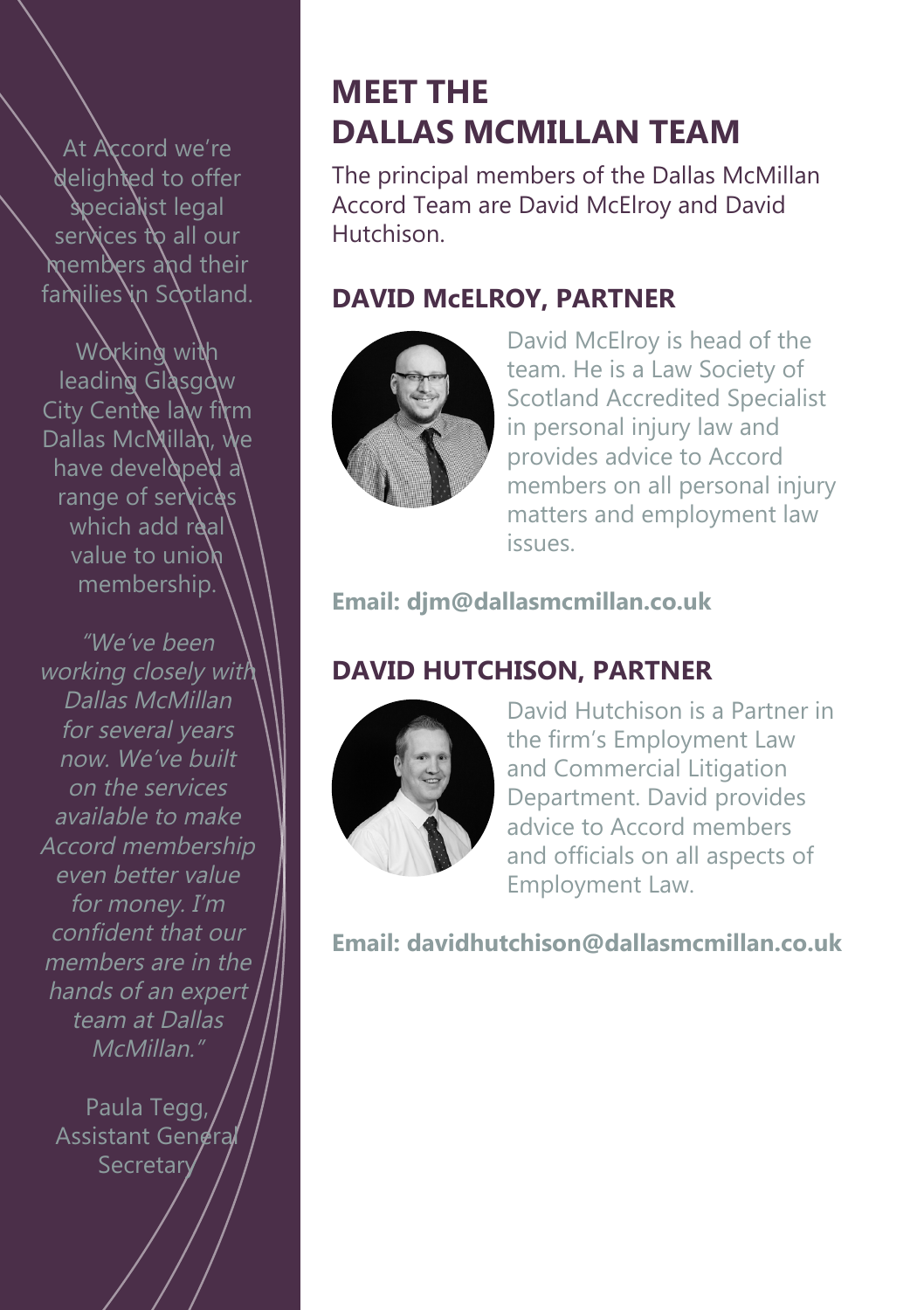## **ACCESS THE SERVICES**

#### **GENERAL LEGAL ENQUIRIES**

For any general legal enquiries Accord members should contact Dallas McMillan on their free phone advice line on 0300 303 1606. Members are entitled to a free 30 minute telephone call or face to face meeting to discuss any legal queries.

#### **PERSONAL INJURY AND COMPENSATION CLAIMS**

Dallas McMillan will represent all Accord members on a no-win no-fee basis in relation to any personal injury claims they may have resulting from accidents at work or accidents out with work such as road traffic accidents. Unlike other law firms Dallas McMillan will not charge Accord members any fee upon success meaning that they will receive 100% of any compensation Dallas McMillan recover for them.

#### **WILLS, POWERS OF ATTORNEY & CONVEYENCING**

All Accord members are entitled to receive a free Will which Dallas McMillan will prepare for them. If the Will is complex (for example a Will involving a Trust) Accord members will receive a discount of 25% on Dallas McMillan's usual fee. Accord members will receive a special reduction of 25% on all fees for conveyancing and for preparation of Powers of Attorney.

#### **CLINICAL/MEDICAL NEGLIGENCE CLAIMS**

Dallas McMillan will provide advice and assistance to any members who wish to pursue any claim for clinical or medical negligence on a no-win no-fee basis.

#### **DISCOUNTS FOR FAMILY MEMBERS**

Family members will also be entitled to a discount of 20% on Dallas McMillan's usual fees for preparation of Wills, Powers of Attorney and conveyancing. Dallas McMillan will also be pleased to represent Accord members' family members on a no-win no-fee basis in respect of any claims that they have for damages for personal injury.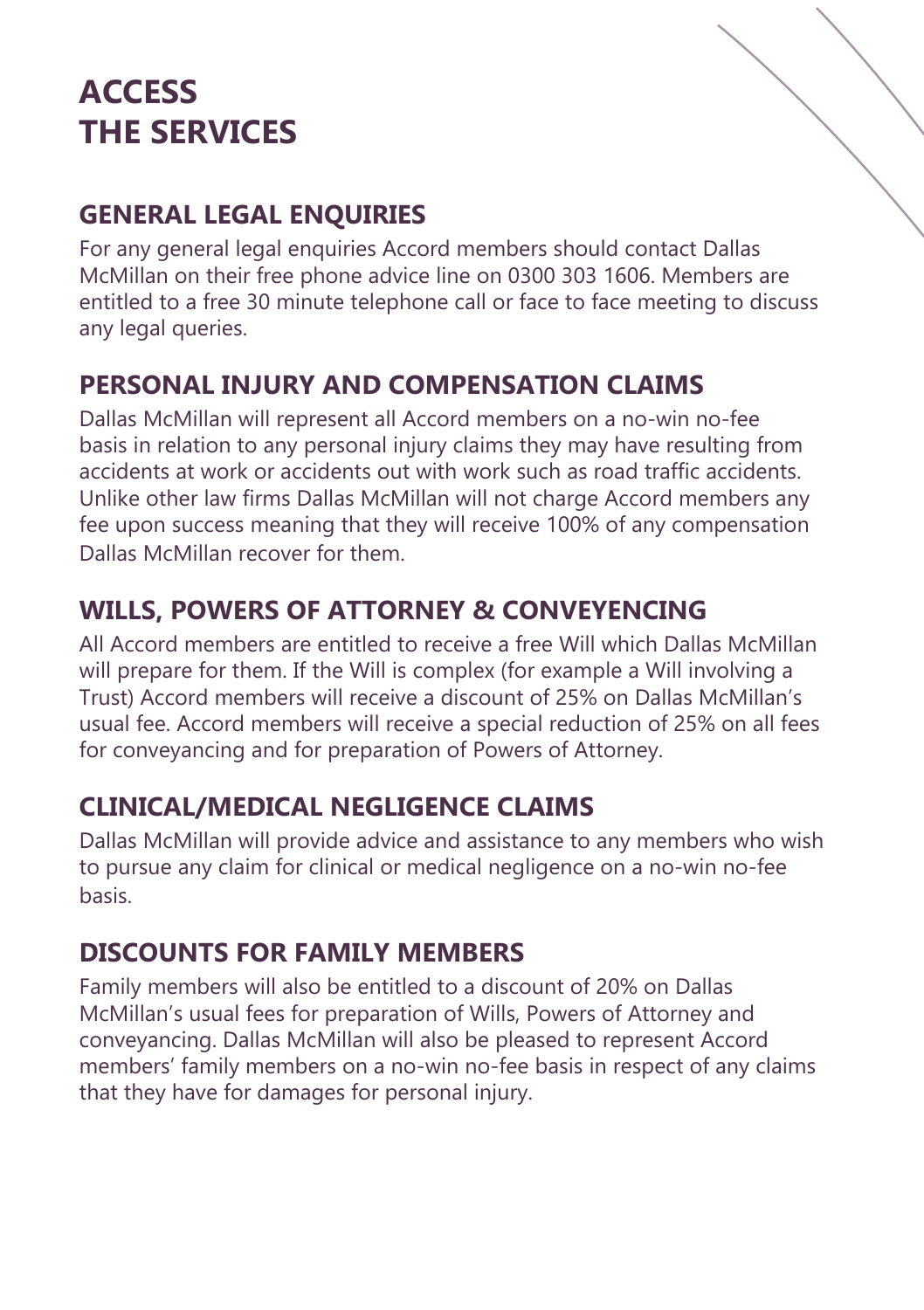## **MEET THE ACCORD TEAM**

#### **PAULA TEGG, ASSISTANT GENERAL SECRETARY**



Paula is responsible for all union headquarters' operational issues. Contact Paula on **0118 9347 882** or **07976 291 468** if you have an issue with the provision of any of the unions benefits/services.

#### **JOHN DICKINSON, ASSISTANT SECRETARY**



John is responsible for looking after and representing members in Scotland. Contact John on **07973 641 148**.

#### **ACCORD HELPLINE**

Our team of officers are on-hand for all general work related queries. You can call Accord's helpline on **0118 934 1808**.

#### **WORKPLACE REPS**

Don't forget you have a fantastic network of local workplace representatives who we have trained to be able to deal with local issues - such as, unfair refusals of holiday requests, appraisal appeals, attendance at management meetings and much more. If your workplace doesn't have a rep, a workplace near you should. To find your workplace rep, visit the Accord website or contact our membership team on **0118 934 1808.**